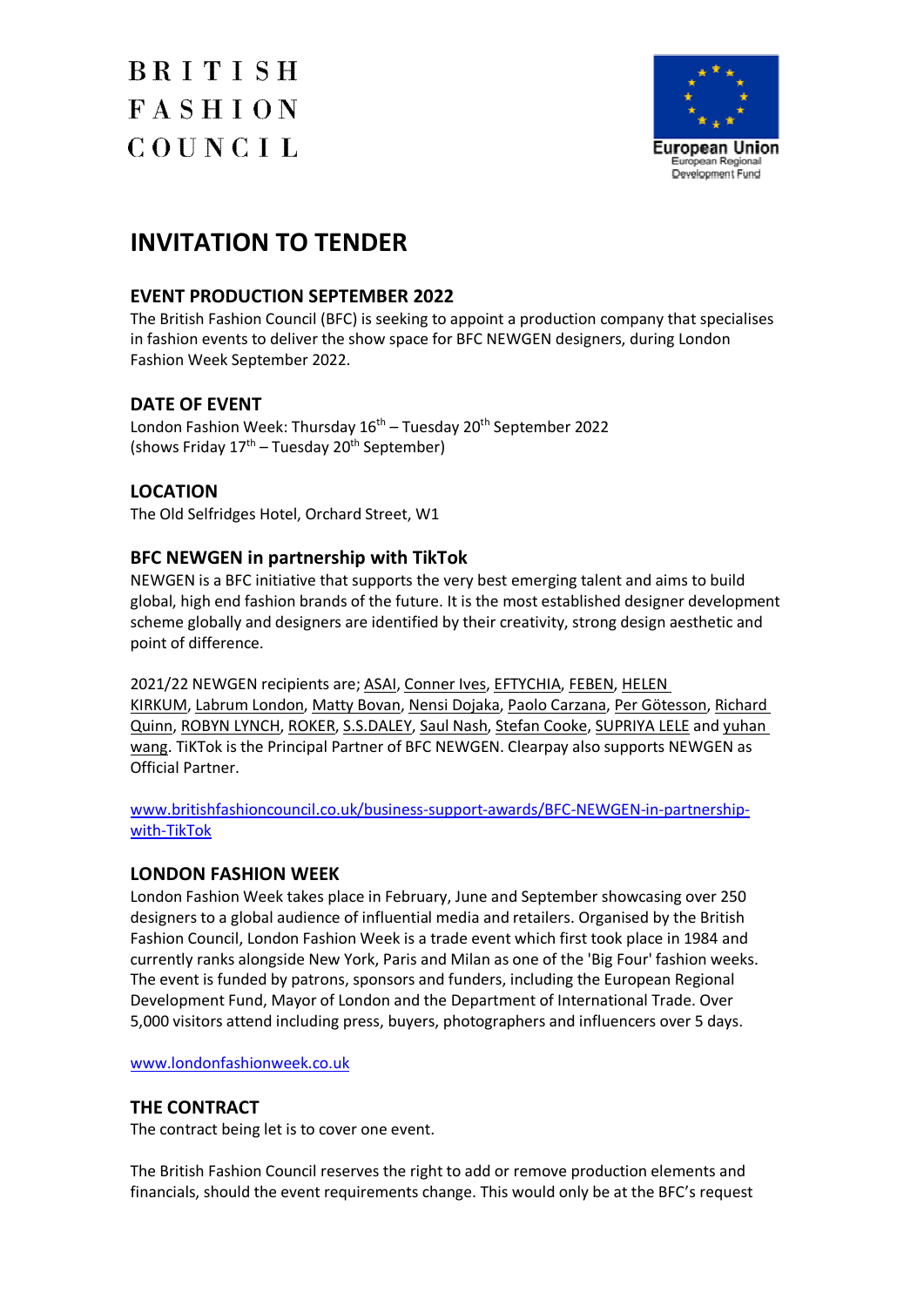

and with full authorisation.

#### **PRODUCTION BRIEF**

#### **OBJECTIVES**

- Produce a show space that delivers for the needs of the BFC NEWGEN designers whilst also considering partner and audience requirements
- Uphold LFW brand guidelines
- Creatively embrace the surroundings of the venue
- Provide venue management of all operational and technical requirements, managing the site on behalf of the BFC and its partners

### **AREA SPECIFIC REQUIREMENTS - BFC NEWGEN SHOW SPACE**

- Create a modern and adaptable catwalk design which offers designers the opportunity to make it their own
- Ability to modify show space into a smaller presentation space or reduce capacity at the request of the designer
- Seating for a minimum of 300 guests with a front row of no less than 100
- Standing space for approximately 50 additional guests
- Photographers' platform with optimum positioning for up to 80 photographers
- Smooth arrival process for all guests and clear access routes
- Two fully functioning backstage areas with access to a 'line-up' area, each backstage to allow for hair and makeup stations for 20 models – please note that the backstage design must include private changing areas
- Designer liaison for production capabilities and load in/out of shows
- Full backstage management
- Completion of all risk and method statements
- Production manuals for designers
- Show calling for all NEWGEN designers

#### **DELIVERABLES FOR THE EVENT**

- Venue management and liaison on operational and technical requirements, including managing the site on behalf of the British Fashion Council, its partners andsponsors
- Production support to all designers who are showcasing within the venue. Production team to fully support the designer's creative vision and to provide appropriate solutions/guidance with all production enquiries as well as working co- operatively with any external production & PR companies
- All activity to be fully compliant with health and safety legislations
- Creative direction on general event spaces following on from the aesthetic direction supplied by our creative agency; a synergy should be created between digital marketing campaign and the onsite finishes
- Liaising directly with relevant BFC departments to meet deadlines
- General project management: creation of event production schedule; itemised budget breakdowns; regular update meetings and status reports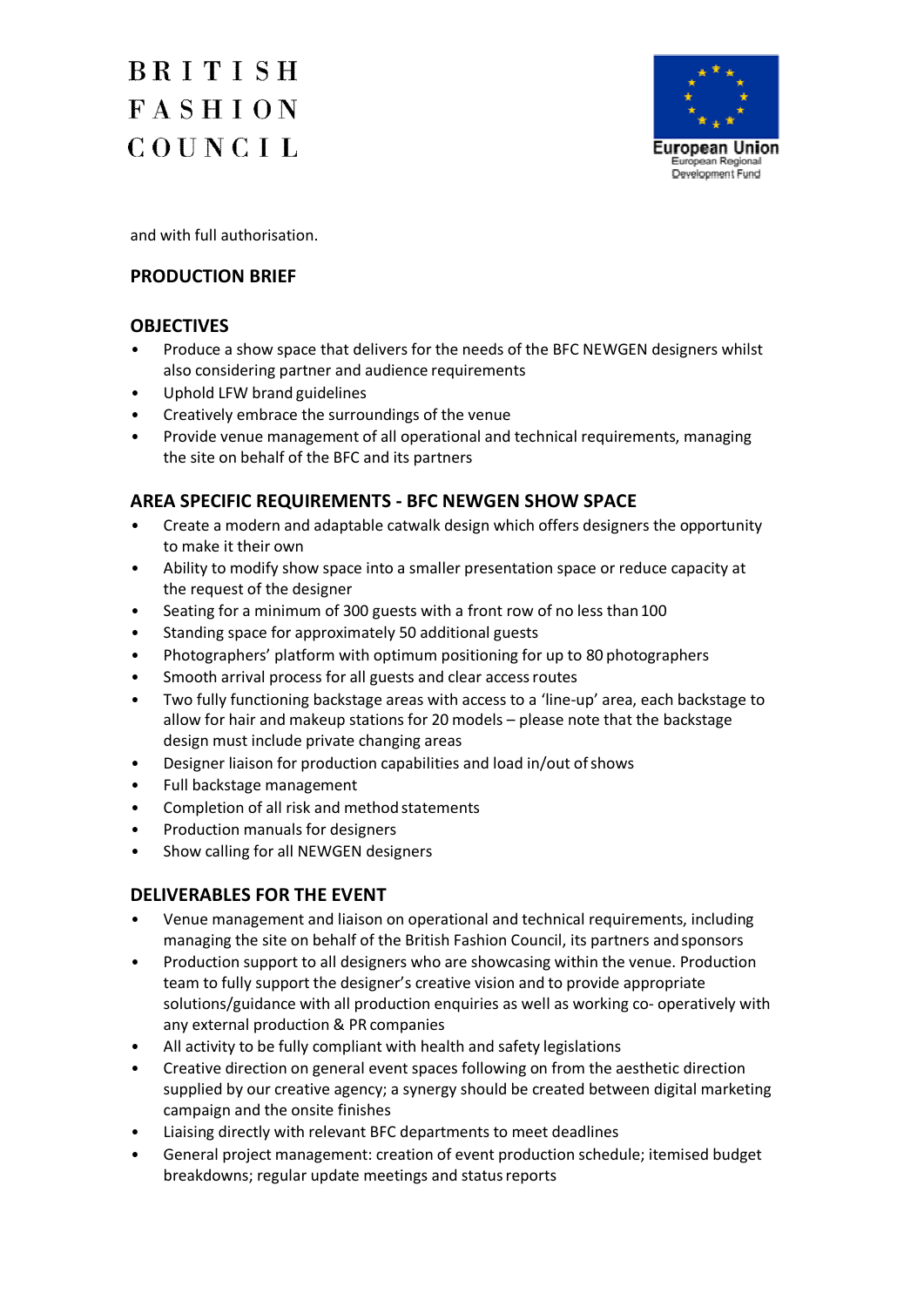

### **BUDGET**

£360,000 - £385,000

#### **TENDER PROCESS**

Please submit a full tender response to the above brief. Your tender should include:

- An overall production concept
- 3D visuals
- Detailed layout
- Timelines for production
- Budget

The procurement of this contract will be via a one-stage invitation to tender process (with no pre-qualification questionnaire stage). However, tenders received will be tested against minimum essential selection criteria on a pass or fail basis. Those that pass will then be scored against the award criteria set out below.

The selection will be based on:

- · Your capabilities to deliver on this brief, including staffing and contacts with subcontractors
- · Examples/testimonials from previous work
- · Previous experience in and understanding of the fashion industry

Tenders that pass the selection process will be considered against the following award criteria:

| <b>Award criteria</b>                                                                                     | <b>Maximum</b><br>score | Weighting |
|-----------------------------------------------------------------------------------------------------------|-------------------------|-----------|
| Your understanding of the aims of the brief,<br>including demonstrating how you will deliver the<br>brief | 5                       | 40%       |
| Value for money                                                                                           | 5                       | 40%       |
| Methodology and top line critical path to deliver<br>required activities                                  | 5                       | 10%       |
| Overall quality of proposal                                                                               | 5                       | 10%       |
| <b>Total score</b>                                                                                        | 20                      | 100%      |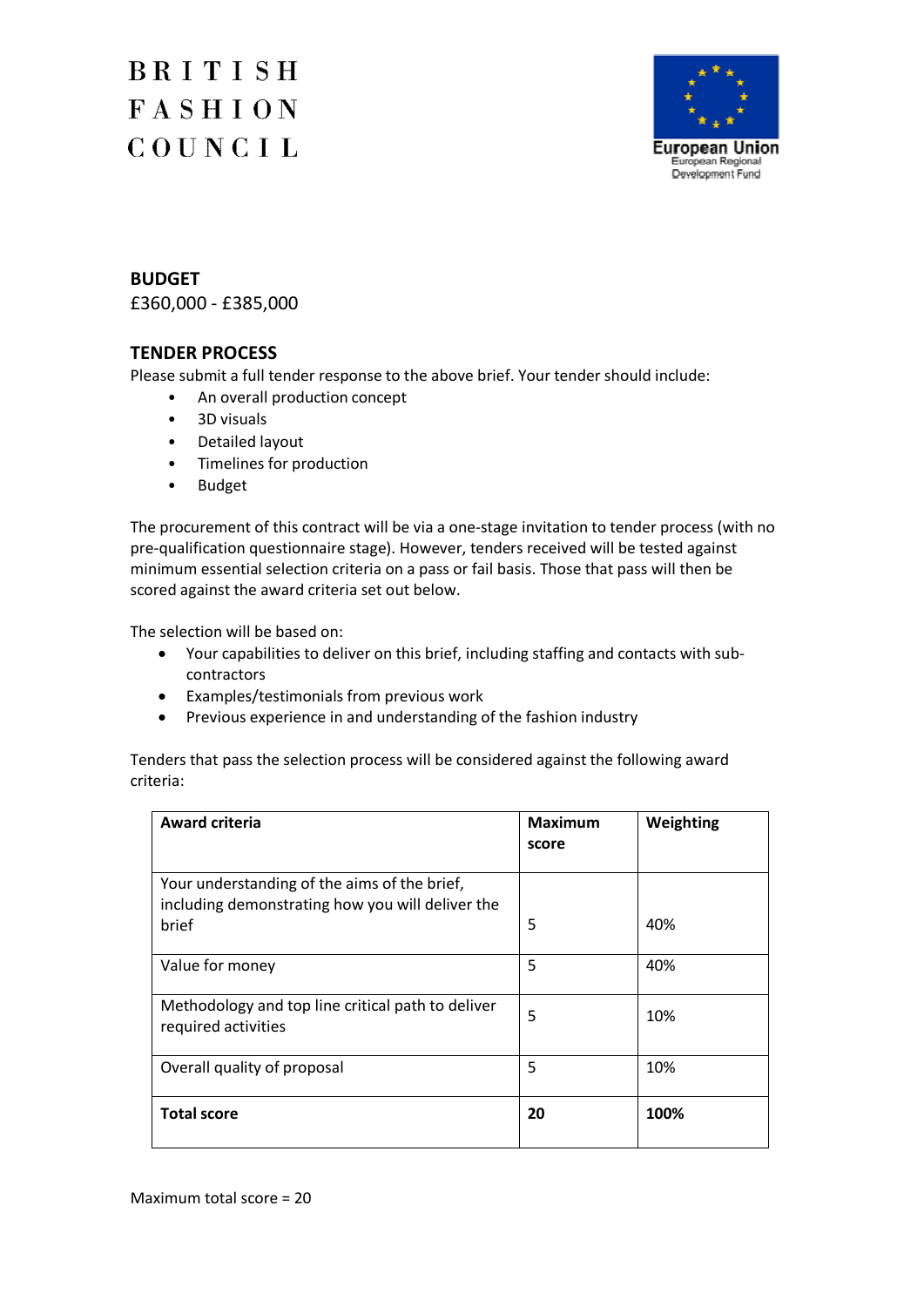

Weighting: 1 = Poor - 5 = Excellent

When awarding the contract, the Panel will consider a range of factors not just the scoring of the tenders.

All submissions must be received by **2pm Tuesday 28th June 2022**. Responses received after this deadline will not be accepted.

Responses should be emailed to Emma Early: emma.early@britishfashioncouncil.com

Shortlisted companies may be invited to present production concepts to the British Fashion Council at a time to be arranged individually.

Please note that to maintain fairness in the tendering procedure we are unable to answer any questions relating to this ITT.

#### **ADDITIONAL INFORMATION**

As part of our Positive Fashion initiative www.britishfashioncouncil.com/About/Positive-Fashion, we are looking to reduce the impact our events have on the environment so this must be considered as part of your tender. Additionally, all employees working on the project, including interns, must be paid National Minimum Wage.

The British Fashion Council (BFC) has been awarded funding through the European Regional Development Fund to support promoting London's creative fashion design talent to key international audiences.

The BFC aims to ensure that the purchase of goods/services/works using public (ERDF) funds is fair, open, transparent, objective and non-discriminatory, in order that taxpayers' money is utilised properly. Opening opportunities to competition promotes efficiency and effectiveness in the use of public funds, whilst ensuring that value for money is achieved not just by looking at price, but also other criteria such as quality and innovation.

The process applied to the award of this contract will:

- · Include processes to manage potential conflicts of interest
- · Impartially assess each tender against the criteria outlined in this invitation to tender
- · Select the winning bidder on merit and in accordance with the procedure laid down at the outset
- · Provide feedback to all bidders on the outcome of the process
- · In accordance with best practice, we ensure a standstill period before issuing contracts

All complaints will be handled in a fair and transparent manner in accordance with the BFC's Complaints Policy.

Tenderers should note that their responses will be retained and may be inspected under